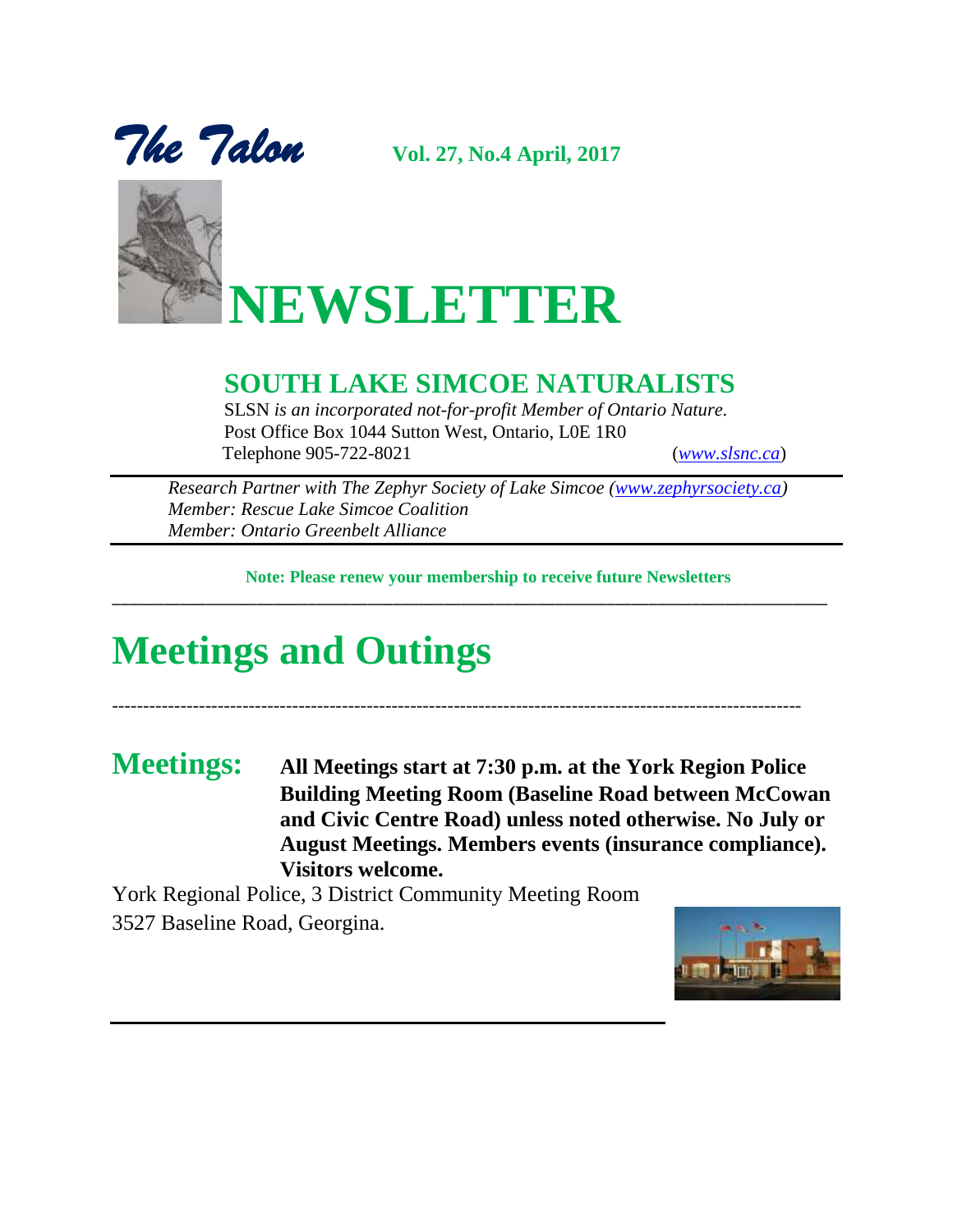- *Tuesday, April 11* **Milkweed:** The milkweed plant is now well-known for its importance to Monarch butterflies. But it was not long ago that it was known as a pest plant and noxious weed. We will take a detailed look at this actually beautiful wildflower in our area, and consider recent efforts to encourage its introduction and expansion in Ontario as a grassland prairie meadow plant species.
- *Tuesday, May 9* **Wetlands and Natural Habitat – Land Development Impacts and Options:** Land development, both urban and rural, has been ongoing in the GTA and for many, many years and especially in the earlier days, inadequate protection of the natural resources impacted by this development was evident due to inadequate consideration, understanding and future planning needed to protect and sustain the natural environment for future generations. This meeting will briefly discuss some of the lessons learned, expanded regulations for environmental protection, importance of wetlands and need for conservation of natural habitat. Gord Zwaigenbaum, club 2<sup>nd</sup> Vice-President will lead our discussions.
- *Tuesday, June 13* **Costa Rica**: Norma Knowlton, our club treasurer recently went on an adventure tourism trip to Costa Rica. She will lead this meeting with a travelogue and fact based introduction and analysis on the geography of Costs Rica including its diverse rainforest, upland and lowland landscapes.

**Phone Paul 905-722-8021 or Norma 905-476-4747 for further information about meetings.** 

**NOTICE about Meeting hours – 7:30 to 9:30 p.m. only.**

## **Outings:** All regular outings – Note: **Paid-up members may participate (for insurance compliance).**

### **2017 SPRING**

*May 6 and 7th* **Presqu'ile Provincial Park birding trip:** This early to mid-May (the second bird wave) is the best time for birding at Presqu'ile as the passerines including warblers, tanagers, flycatchers and particularly shorebirds will be arriving then. If the foliage isn't fully out and the weather has warmed up it is the best time to be on the Lake Ontario coast. We could easily get up to 100 species with some effort. We will arrange meeting at the Park on the weekend as the dates arrive. There is camping in the Park, and local accommodations in the area. Book early as spaces will book quickly. More information on accommodations will follow. Mark Calhoun and Paul Harpley can be contacted for further information.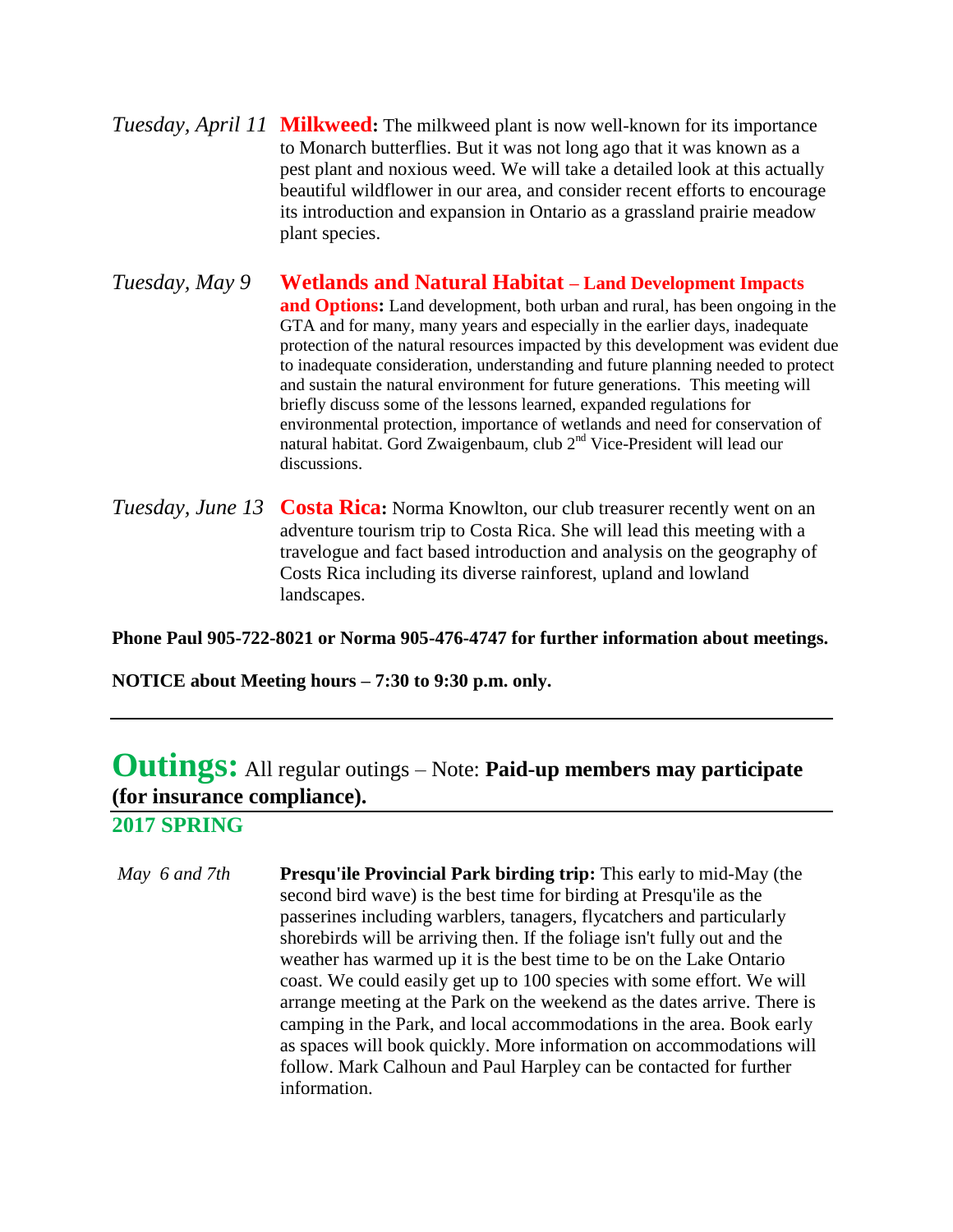## **Large Development Application Raised Again and Proceeding in Sutton: Ainslie Hill**

-------------------------------------------------------------------------------------------------------------------

After a number of years this proposed subdivision development now fronted and being pushed by two separate named companies has recently come forward again. In 2012/2013 it was raised, and for years the developers had been trying to get servicing allocation into the Sutton Secondary Plan. In recent years they have done this. We (SLSN) reviewed and made comment on past submissions. I had inquires of concern by members of our organization and the general public in the spring of 2016 and I participated, and other club members individually, at a Public Meeting last April 28. We raised a number of key issues at this meeting as did a number of community members, in a rather heated discourse with the developer and Town staff. At this meeting on behalf of SLSN I advanced a number of issues related to the size of the application area, protection of natural features, quality of developer breeding bird consultant work, soils and hydrology, new green design principles and actual actions in development design of Phase I hosing, conservation of important forest corridor wildlife habitat, and impact on adjacent the Regional Greenlands Plan, among other concerns. Other than a brief 3 page summary of the meeting prepared by developer proponent consultant Michael Smith to meeting participants we have received no correspondence from the Town or the Developer on issues raised and solutions and substantive design changes.

In this regard I had requested the Town of Georgina planning department make available copies of the detailed information for public and community review. The Town has requested our (SLSN) review, and I have requested and received digital copies of key information for review. Gord Zwaigenbaum and myself have been reviewing this information for comment. In the meantime the Town of Georgina is has advanced an attempt the bring this development forward at the upcoming Wednesday April 19, 2017 the Town of Georgina Council Meeting commencing at 7:30 p.m. The Town Report with details of this advance of the development is not available for public review until Thursday, April  $13<sup>th</sup>$  on the Town's website on the  $13<sup>th</sup>$  to access the Council Agenda for the April 19<sup>th</sup> Council Meeting, on the Town website.

Paul Harpley

## **Moatfield Site in Sutton West Active Again: Importation of Fill to Site documented by Community**

----------------------------------------------------------------------------------------------------

I have been advised by local community members that over the last couple of weeks since 2017- 03-30 of incidents of the flow of trucks hauling fill into the Moatfield development site. They further advised that traffic signs and a sweeper were engaged in cleaning Black River Road at the Black River Road location.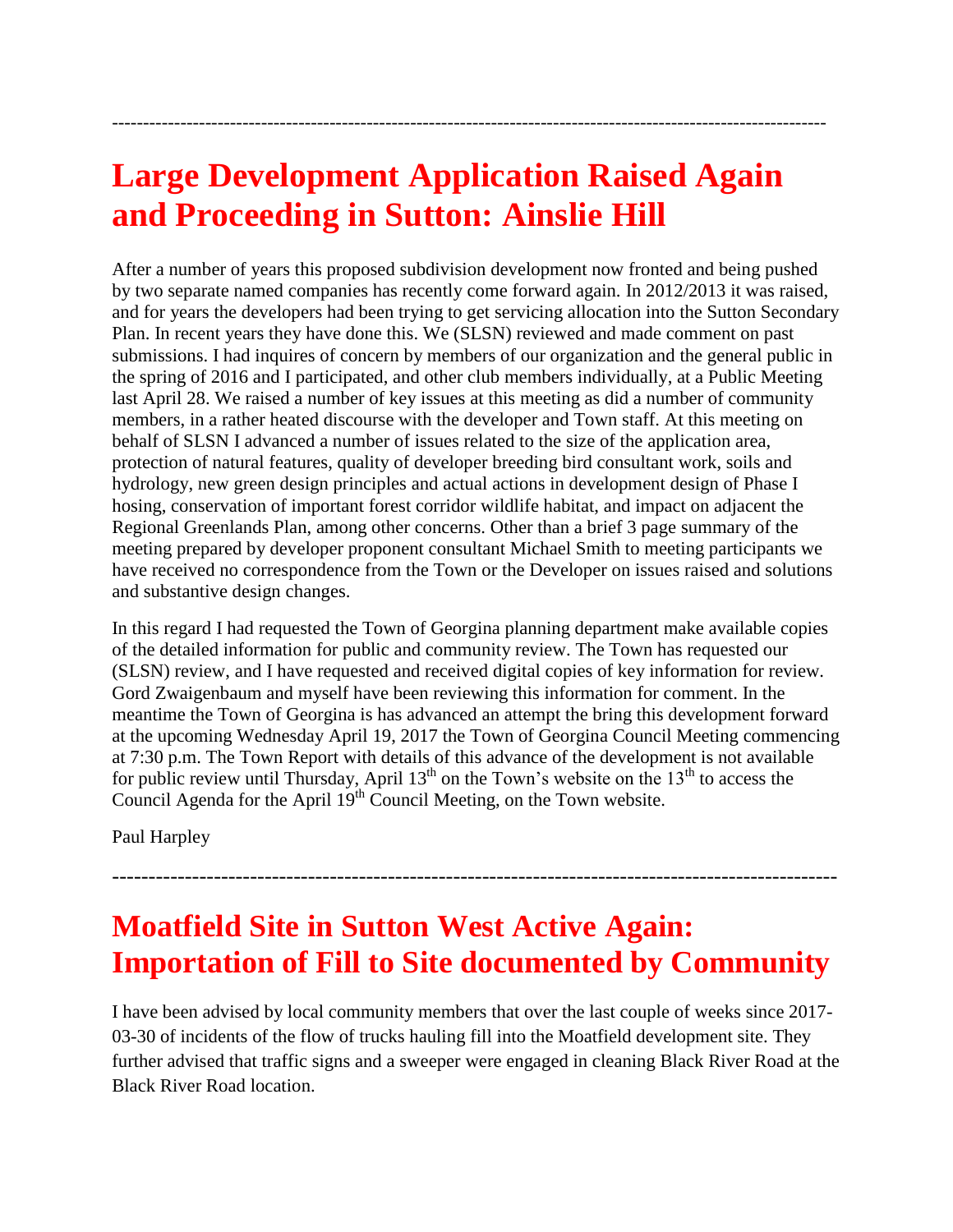Our organization (SLSN) and the local community group NESRA were involved in the OMB Hearing here as Parties for nearing a decade. It is SLSN recollection and contention that the stipulation of the Ontario Municipal Board (OMB) that "No foreign fill" be imported into the Moatfield site, particularly indicated in the Minutes of Settlement. Concern for potential impact of sediment on Sibbald Creek and Lake Simcoe has been raised. Question about the quality, composition and source of off-site fill is also a contemporary concern.

My recent investigation of this with community members, observations, inquiries of the Town of Georgina Planning staff, and advisement of other agencies (MNRF, LSRCA etc.) are on-going. We have had response from the Town that they have started allowing fill arriving on the site. It was the Town Planning Director, Harold Lenters initial contention that there was nothing preventing the developer dumping fill at the site, but when challenged on this, from our extensive experience and involvement as a full Party in the OMB Hearing here he has recognized the complex and discursive nature of approved direction of this development site, and has agreed for his staff to meet with us. Gord Zwaigenbaum and I will expect to meet with staff in the future on this, but we insist that Town staff provide detailed documented information on their actions and activities on fill and the consultants, before any meeting for our review. Important wildlife impact provisions were won by us at the Board back in 2002, including impact on rare bird breeding including Red-shouldered hawks have not been followed up or acted on by the developer or the Town of Georgina in this regard to our knowledge and we must press then on these matters, now that this development misadventure here at Lake Simcoe is apparently proceeding after languishing for almost a decade.

I have advised with regard to the fill issue it is my interpretation of the minutes of settlement is somewhat different than Harold Lenters of the Town. The minutes do not mention or give specific insturctions for the importation of fill, because there was not an expectation that fill would be wanted to be used here. It was the OMB evidence of our expert witness Dr. Abe House from Trent University and the Ontario Water Centre (MNR) and others (extensive volumes of written and verbal expert opinion), that the intent and introduction of housing be done here that incorporate an overall site balanced cut-and-fill which is the standard for a development site compromised by existing hydrology and especially near an important wildlands and aquatic riparian area of Sibbald Creek and Lake Simcoe. Fill in the identified clayey aquitard zones, if breached was problematic, and hence the house basements issue . It is recognized that back in 2004 when the minutes were signed that the "fill" issue was not the serious concern it is today in other ways.

Also, in regard to wildlife issues we (SLSN and the community) were all also very concerned about the conservation of area "C" forest site and changes to drainage and viable survivorship. Parts of the overall site is severely constrained with regard to surficial drainage and hydrogeology, and straight forward engineering solutions were demonstrated from Board expert witnesses to be problematic with regard to long-term on and off-site impacts for surrounding natural areas and wildlife (aquatic and terrestrial) over time, hence the concern in the Minutes of Settlement in this regard. The importation of fill onto the site remains worrying to us at this stage. Our first question of many would be has the the developer contractor(s) breached the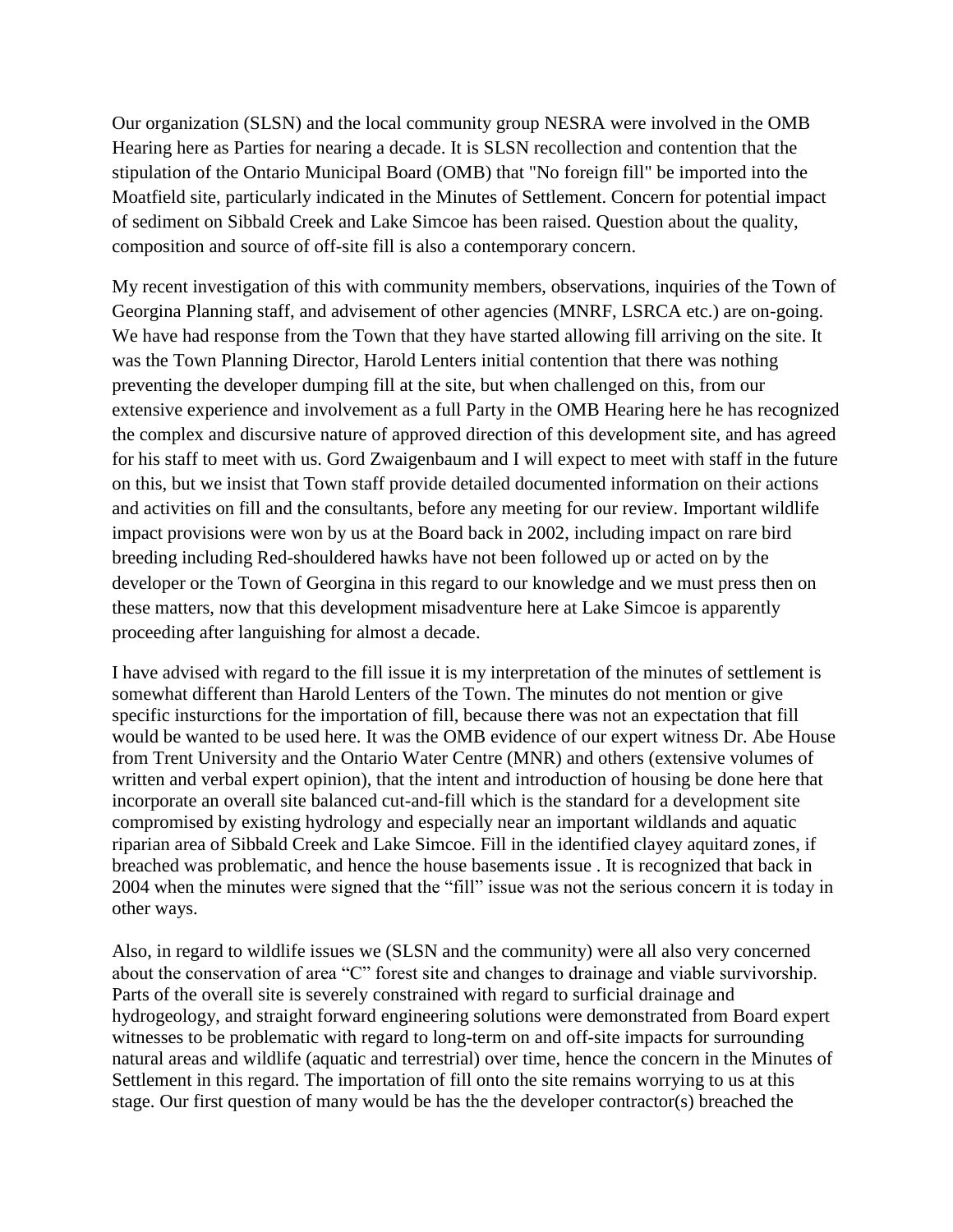clayey aquitard of the complex glacio-lacustriane historical Lake Algonquin native overburden complexes. I expect Town staff will be able to advise us of this, and on the quality, composition and source of off-site fill. We will follow-up with Town staff in this regard. Members of the surrounding community, some of whom are long-term members and associates of our organization. The continuing community of off-site change in drainage and impact on wells, land drainage and vegetation is of paramount I expect remains.

Also, having not been updated on developments on the site in years, wildlife impact of the site works here, on/off site over many years are not ideal for wildlife species (including previous invasions of invasive species). I had an opportunity in the last couple of days to visit the site edges with community members and myself and have spoken to others on the phone and there are questions and concerns about what is visible to be seen here. We, for example have had no update on impact to habitat for Red-shoulderd hawk *(Buteo lineatus)* habitat and continued use of the site and surrounding area, important in the OMB Hearing and in the Minutes of Settlement. As you know there were many other valuable wildlife species in this area predevelopment extensively detailed by our organization as a party at the Board, academic University partners and others for the Town of Georgina community over the years of the Moatfield OMB Hearing. I do get inquiries from people previously involved in this bigger Southern Ontario constituency about this natural area site about these wildlife matters. Has the developer environmental consultants or Town of Georgina consultants documented and detailed these impacts and current conditions? I do not expect Town engineering staff would have this information, so I have asked Town staff to please advise us who does?

Paul Harpley

**----------------------------------------------------------------------------------------------------**

## **Greenbelt Review Approaching Final Changes: Make your conservation comment to the Provincial Government NOW!**

Please use the summary below (copy) of planning initiatives we have advanced and had the Town of Georgina support to go to the Province of Ontario now!

Paul Harpley SLSN

### copy

We (SLSN) have been intimately involved in meetings, workshops, presentations and technical comment on the Greenbelt Plan in South Lake Simcoe and particularly in the Town of Georgina, for over 2 years. We have worked very hard to ensure the Town of Georgina has enacted our recommendations below as Policy.

**SLSN Two key issues define our needed and recommended improvements,**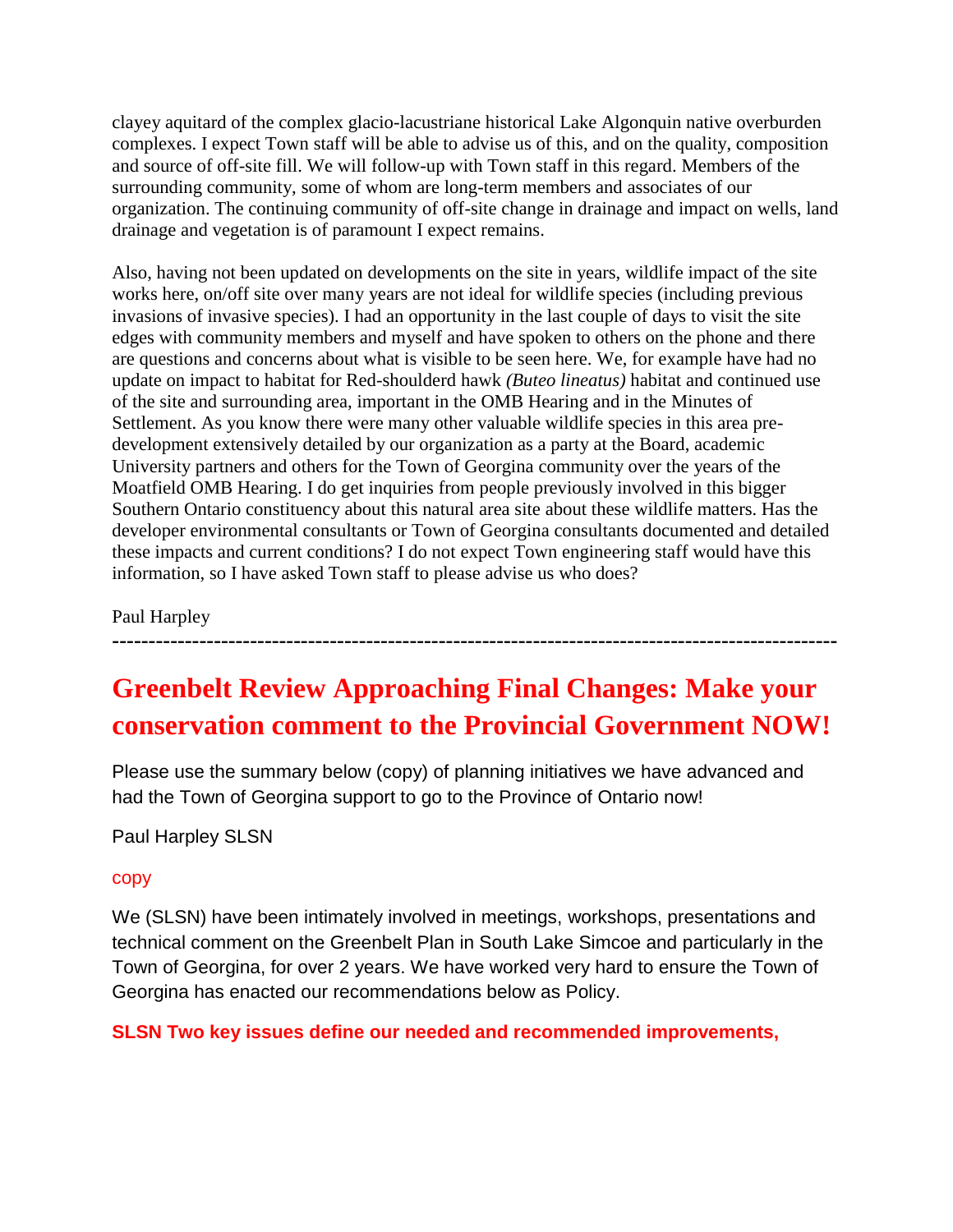### **Growing the Protected Area of the Greenbelt by Shrinking the Pefferlaw Secondary Plan Area in the Town of Georgina (thereby Growing the Protected Area of the Greenbelt in the Town of Georgina).**

The Pefferlaw Secondary Plan Area should never have been as large as it is from 2005, when the first Greenbelt Plan was designated. It includes significant parts of three public York Regional Forests (Pefferlaw Tract, Cronsberry and Godfrey Tracts) and on a Provincial Nature Reserve (Duclous Point P.N.R.) other significant forests and wetlands and agricultural areas. This is particularly distressing in light of the Town of Georgina Council Meeting (May 13, 2015) of the proposed report 2015 PROVINCIAL CO-ORDINATED LAND USE PLANNING REVIEW- Report No. PB-2015-0026, (For Georgina Council Consideration May 13, 2015) and later to York Region recommending that the Pefferlaw Secondary Plan area be "Shrunk" (thereby Growing the Protected Area of the Greenbelt in the Town of Georgina). **The details of this Policy change is illustrated in Figure 1 attached for Town of Georgina Approved Report which has been submitted to the Province of Ontario "Comprehensive Review".. The shrinking of the Pefferlaw Secondary Plan has been determined by consultants to be approaching 60 percent.**

### **Urban Valleyland Designations (River Valley Connections) in the communities of Keswick, Sutton and Pefferlaw (Maskinonge River, Black River and Pefferlaw River) in northern York Region (Town of Georgina).**

At this point none of the rivers north of the Oak Ridges Moraine are designated in the new Urban Valley Designations even though many of our rivers are degraded through very significant environmental challenges of phosphorus loading, invasive species, erosion, old institutional, municipal and industrial services and site constraints among other things. They are in need of new Policy, future rehabilitation, restoration and funding potential that this designation will hopefully in the future allow. This is particularly important for Georgina in relation to the **Lake Simcoe Act and Plan** moving forward.

**Please move these initiatives forward for us as discussed in any way you can for their incorporation into the new Greenbelt Plan for Ontario.**

**---------------------------------------------------------------------------------------------------------------------**

**This information above can be copied by SLSN members and pasted into the recent Environmental Defence web site Comment letter on the Greenbelt to Premier Kathleen Wynne and other Government officials.**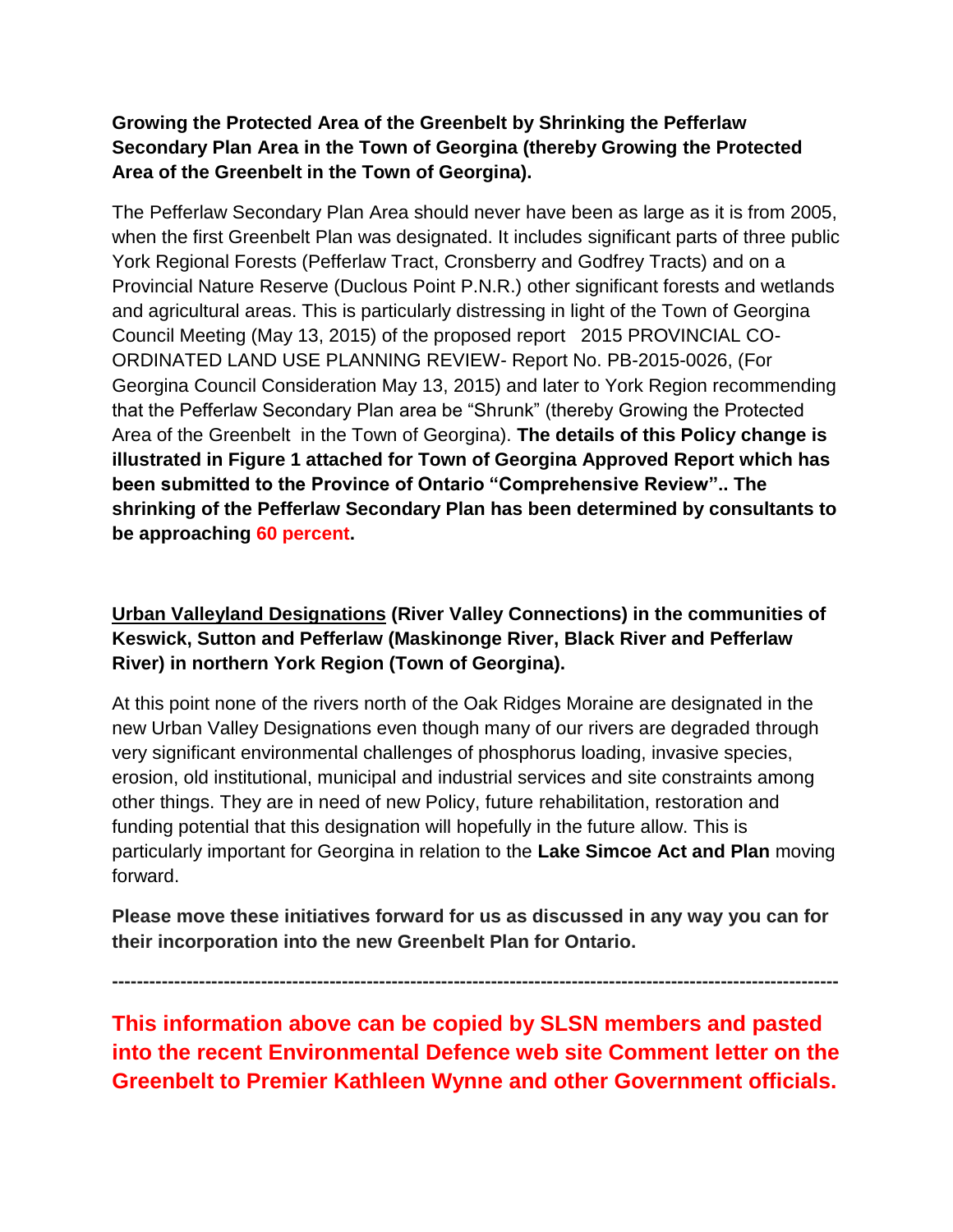## **Environmental Defence Petition: [http://action.environmentaldefence.ca/p/dia/action3/common/public/?](http://action.environmentaldefence.ca/p/dia/action3/common/public/?action_KEY=12028) [action\\_KEY=12028](http://action.environmentaldefence.ca/p/dia/action3/common/public/?action_KEY=12028)**

**and, or you can send an e-mail directly to Premier Wynne at [Premier@ontario.ca](mailto:Premier@ontario.ca)**

**----------------------------------------------------------------------------------------------------**

## **York Region Forest News**

This email is to advise you that the Region's site preparation for tree planting will be undertaken in the Northwest corner of the North Tract beginning next week. The operation is expected to last five days.

The Region's Hazard Tree Removal contactor will be undertaking work in the Porritt Tract, Dainty Tract, Clarke Tract, Patterson Tract, Eldred King Tract, Scout Tract, Mitchell Tract, Bendor and Graves Tract, Zephyr Tract and Godfrey Tract beginning on Monday March 27, 2017. The operation is expected to last up to six weeks.

P.H.

---------------------------------------------------------------------------------------------------------------------

## **The 27th Annual York Regional Forest Green Up Clean Up Day Saturday, May 6, 2017**

Keep Our Forests Clean Join the York Regional Forest Advisory Team, partners, neighbours and friends to help collect garbage in and around our York Regional Forest tracts.

High School Students Help clean up your local forest and earn community volunteer hours.

TO PARTICIPATE Please call Linda at 905-473-6047

---------------------------------------------------------------------------------------------------------------------

## **Great Backyard Bird Count – The Results are In 2017 GBBC Summary**

March 3, 2017 By Marshall Iliff and Pat Leonard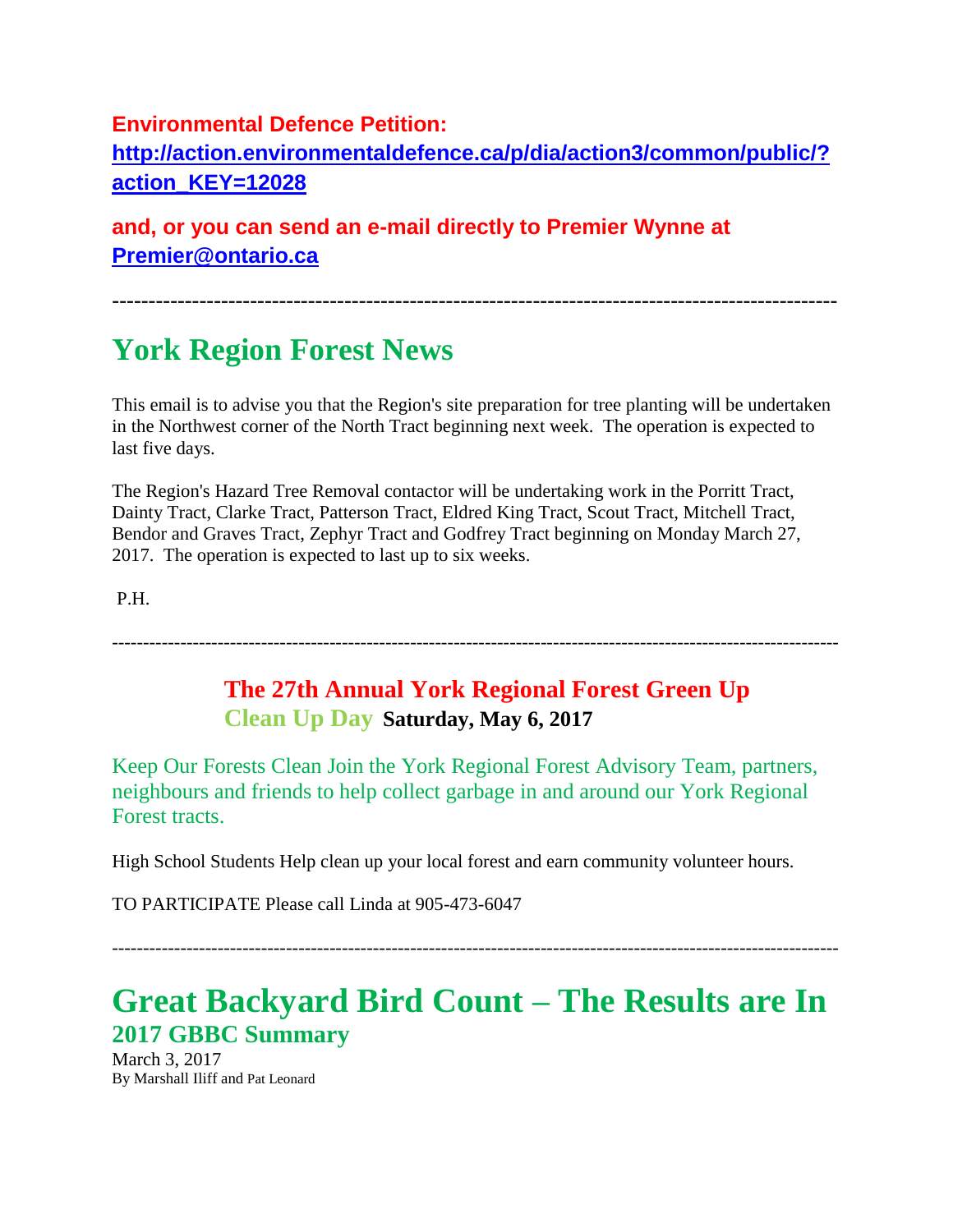Another Great Backyard Bird Count is in the books, and thanks to participants from around the world, it was the biggest count in its 20-year history. Bird watchers set a new high bar for number of checklists submitted and total number of species reported. Whether longtime contributors or first-timers, many expressed their enjoyment of the experience.



Downy Woodpecker by Shelia Rudesill, North Carolina, 2017 GBBC.

Schoolchildren in Memphis, Tennessee, clearly had fun with their count. Their teacher wrote to say:

#### *"Our school 'Backyard Bird Watch' event was wonderful. As a second grader told the adult leader of her group, 'This is the best day of my life! I got to see a Downy Woodpecker.' "*

We hope many of you experienced a similar thrill during the count!

Let's look at some of the numbers as of the afternoon of March 3, 2017–they're pretty impressive!

**Estimated Participants**: **214,018** (2016 final total estimate: 163,763)

**Species**: **5,940** (2016 final total: 5,689)

**Complete Checklists**: **173,826** (2016 final total: 162,052)

Note that some of the numbers may still change slightly as the final checklists for the GBBC dates are added through eBird or flagged reports are validated by our reviewers. Our Top 10 lists tell a few stories, too.

### **Top 10 most frequently reported species:**

(number of GBBC checklists reporting this species)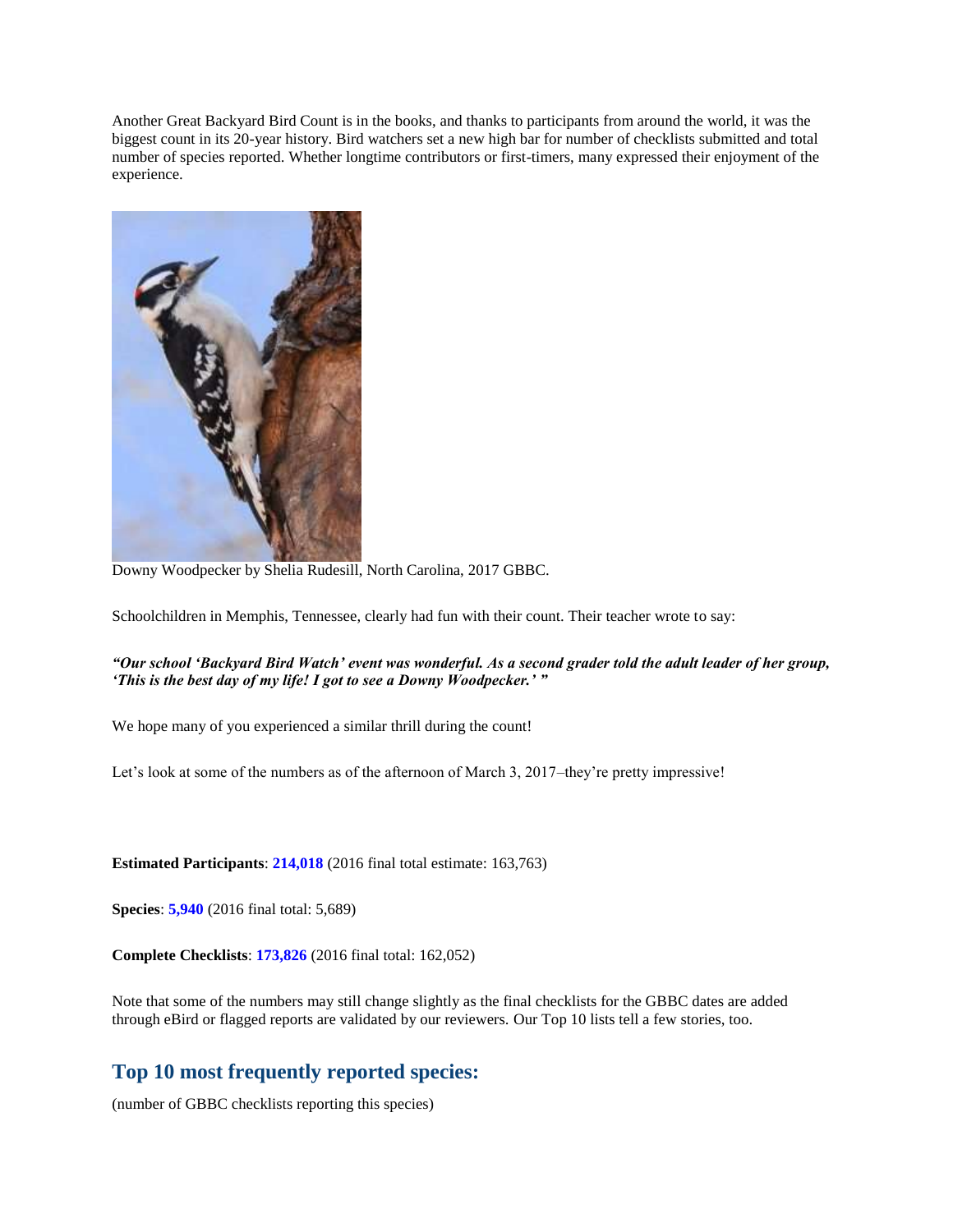What's interesting to note in this list is that the American Crow has bounced all the way up to the number two spot. It has typically come in near the bottom of the Top 10 ever since West Nile Virus appeared in North America in 1999. Perhaps the crows are finally rebounding after the virus took a serious toll on their overall population.

| <b>Species</b>          | <b>Number of Checklists</b> |
|-------------------------|-----------------------------|
| Northern Cardinal       | 52,422                      |
| American Crow           | 47,275                      |
| <b>Mourning Dove</b>    | 47,076                      |
| Dark-eyed Junco         | 42,208                      |
| Downy Woodpecker        | 38,760                      |
| <b>Blue Jay</b>         | 38,402                      |
| Black-capped Chickadee  | 36,417                      |
| <b>House Finch</b>      | 35,889                      |
| <b>House Sparrow</b>    | 33,749                      |
| White-breasted Nuthatch | 32,598                      |

#### **Data totals as of March 3, 2017**

Note: All Top 10 species are common in North America, reflecting continued high participation from this region.

#### **Top 10 most numerous species:**

(sum of how many individuals were observed across all GBBC checklists):

| <b>Species</b>              | <b>Number of Individuals</b> |
|-----------------------------|------------------------------|
| <b>Snow Goose</b>           | 4,793,261                    |
| Red-winged Blackbird        | 2,464,572                    |
| Canada Goose                | 1,895,077                    |
| <b>European Starling</b>    | 919,038                      |
| Mallard                     | 715,594                      |
| Ring-billed Gull            | 647,950                      |
| American Coot               | 500,261                      |
| Greater White-fronted Goose | 426,040                      |
| Common Grackle              | 416,720                      |
| American Crow               | 378,483                      |

#### **Data totals as of March 2, 2017**

Note: These Top 10 species are common in North America, reflecting high participation from this region.

### **Top 10 Canadian Provinces by checklists submitted**

\* New provincial checklist record New records were set in four provinces!

|--|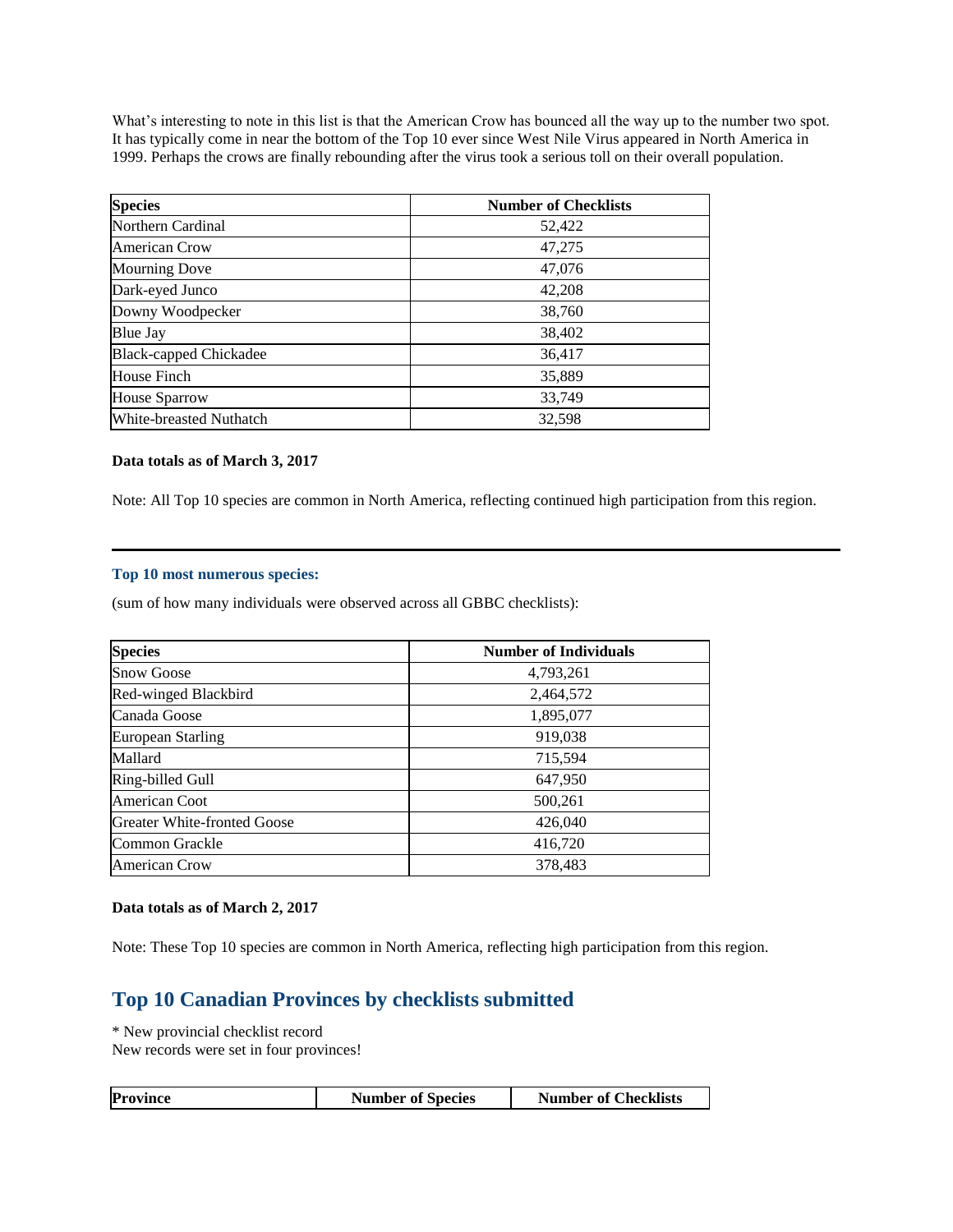| Ontario                 | 158 | $7,158*$            |
|-------------------------|-----|---------------------|
| <b>British Columbia</b> | 206 | 2,227               |
| Quebec                  | 120 | $2,215*$            |
| Alberta                 | 91  | 869                 |
| Nova Scotia             | 135 | 748*                |
| Manitoba                | 63  | 566                 |
| Saskatchewan            | 68  | 405 (equals record) |
| New Brunswick           | 94  | 303                 |
| Newfoundland & Labrador | 75  | 184                 |
| Prince Edward Island    | 63  | $145*$              |

#### **Data totals as of March 3, 2017**

### **Top 10 countries by checklists submitted**

\* New country checklist recor[d](http://ebird.org/ebird/gbbc/region/world/regions?yr=cur&m=&hsStats_sortBy=num_checklists&hsStats_o=desc&__hstc=64079792.6ab25cefdc0186fbcfd3e957ef8b7278.1490034369914.1490034369915.1490034369915.1&__hssc=64079792.1.1490034369916&__hsfp=2574890676) [See the current listing for all participating countries.](http://ebird.org/ebird/gbbc/region/world/regions?yr=cur&m=&hsStats_sortBy=num_checklists&hsStats_o=desc&__hstc=64079792.6ab25cefdc0186fbcfd3e957ef8b7278.1490034369914.1490034369915.1490034369915.1&__hssc=64079792.1.1490034369916&__hsfp=2574890676)

The list is similar to that of 2016, but the checklist totals are higher, setting new records in 7 of the top 10 countries.

| <b>Country</b>        | <b>Number of Species</b> | <b>Number of Checklists</b> |
|-----------------------|--------------------------|-----------------------------|
| <b>United States</b>  | 671                      | 113,117                     |
| Canada                | 258                      | 14,908*                     |
| India                 | 801                      | 11,008*                     |
| Australia             | 552                      | 1,675                       |
| Mexico                | 774                      | 1,190                       |
| Spain                 | 291                      | 696*                        |
| Costa Rica            | 648                      | $645*$                      |
| Portugal              | 220                      | 480*                        |
| Taiwan                | 267                      | $451*$                      |
| <b>United Kingdom</b> | 190                      | $396*$                      |

**Data totals as of March 3, 2017**

### **Rarities**

Very rare species are always GBBC highlights. a couple of noteworthy species reported this year include the two owls shown here, the Blakiston's Fish-Owl in Japan, and a Jungle Owlet in India.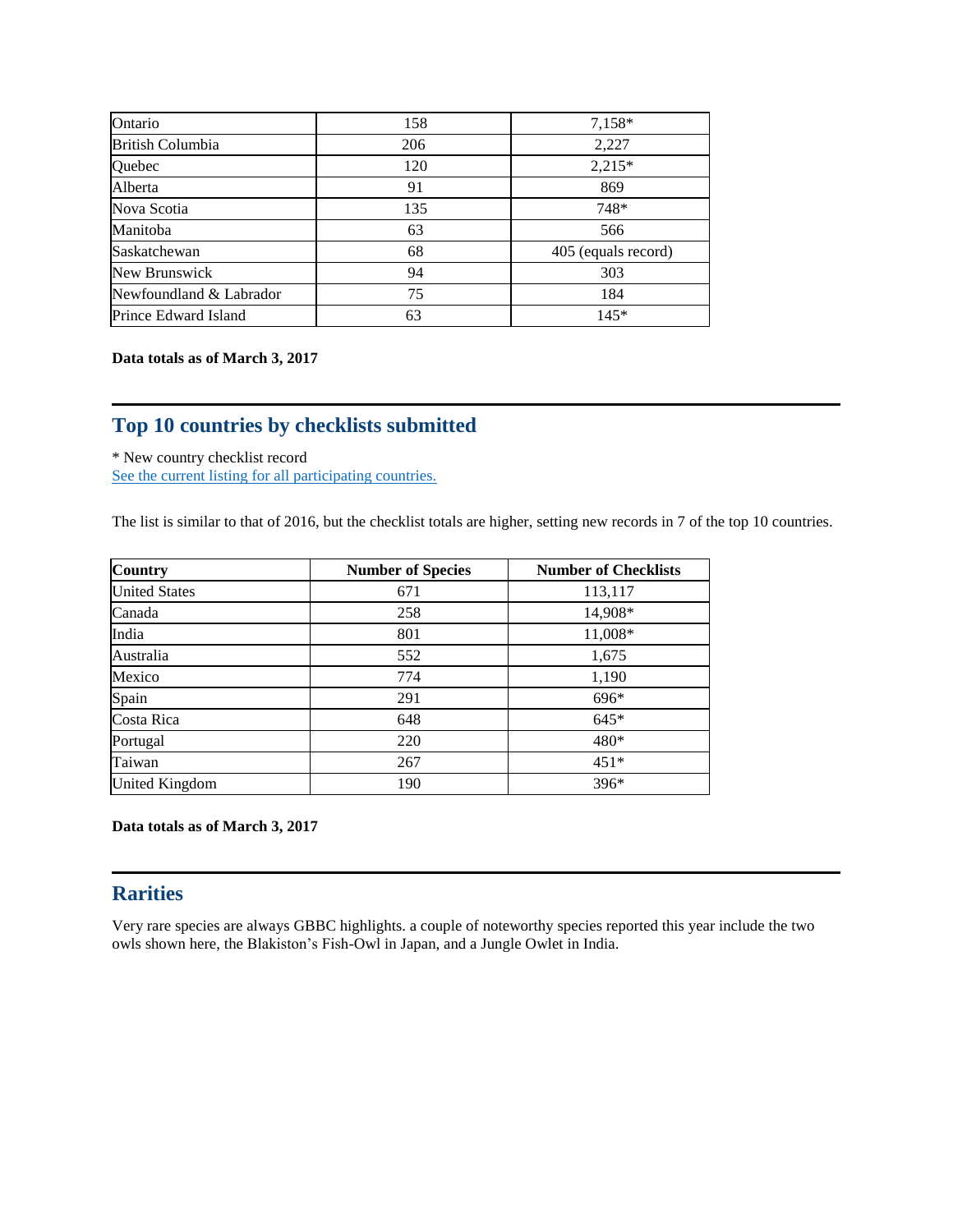

----------------------------------------------------------------------------------------------------

### **World Water Day 2017: Why waste water**



World Water Day, is on 22 March every year, and is about taking action to tackle the water crisis. Today, there are over 663 million people living without a safe water supply close to home, spending countless hours queuing or trekking to distant sources, and coping with the health impacts of using contaminated water. This year's theme was: Why waste water? in support of SDG 6.3 on improving water quality and reducing, treating and reusing wastewater.

Globally, the vast majority of all the wastewater from our homes, cities, industry and agriculture flows back to nature without being treated or reused – polluting drinking and bathing and irrigation and losing valuable nutrients and other recoverable materials.

-------------------------------------------------------------------------------------------------------------------------------

Reducing and safely treating and reusing wastewater, for example in agriculture and aquaculture, protects worker, farmers and consumers promotes food security, health and wellbeing.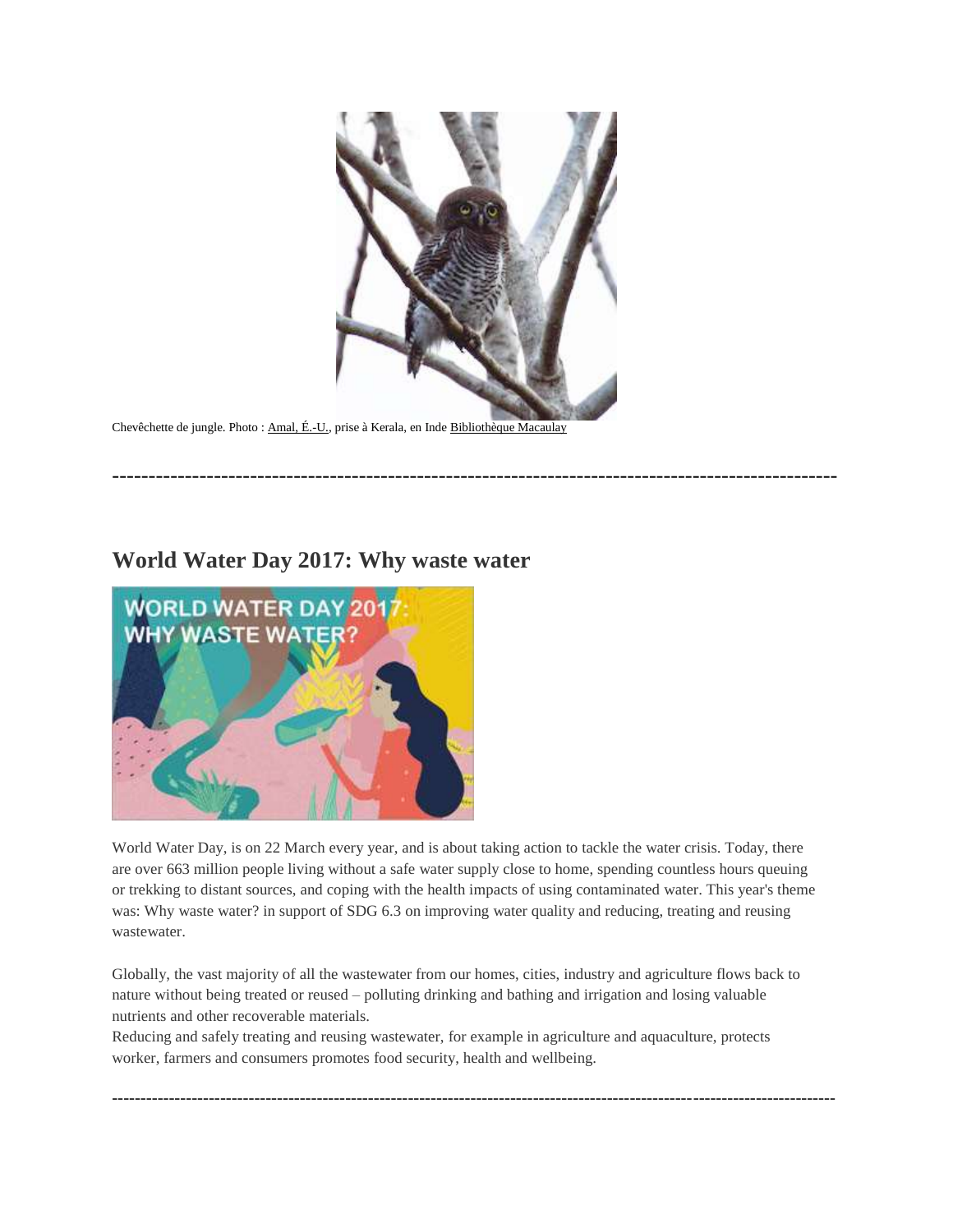## **Here They Come! Monarch Butterflies**

March 23, 2017 by [Elizabeth Howard](http://bit.ly/1sVJjGn)

Mass departure from Mexico occurred this week and 1st arrivals were reported across Texas and beyond. Spring migration is officially underway!



"As I drove up the mountain, around noon time, the hurried flying of hundreds and hundreds of monarchs streaming down from El Rosario and flying north, was not to believe!" wrote Estela on March 19, 2017.

#### **Departure From the Sanctuaries**

Mass departure has finally occurred. Monarchs are now heading northward by the millions after a slow and gradual start to the spring migration season.

"As I drove up the mountains around noon time, the hurried flying of hundreds and hundreds of monarchs streaming down from El Rosario and flying north was not to believe!" wrote Estela on March 19th. [Read more...](http://www.learner.org/jnorth/monarch/spring2017/08/romero_rosario_032317.html)

Dr. David Mota-Sanchez is based at Michigan State. He has been monitoring departure from Sierra Chincua's Koala site with his team at the sanctuary. On March 21st he noted:

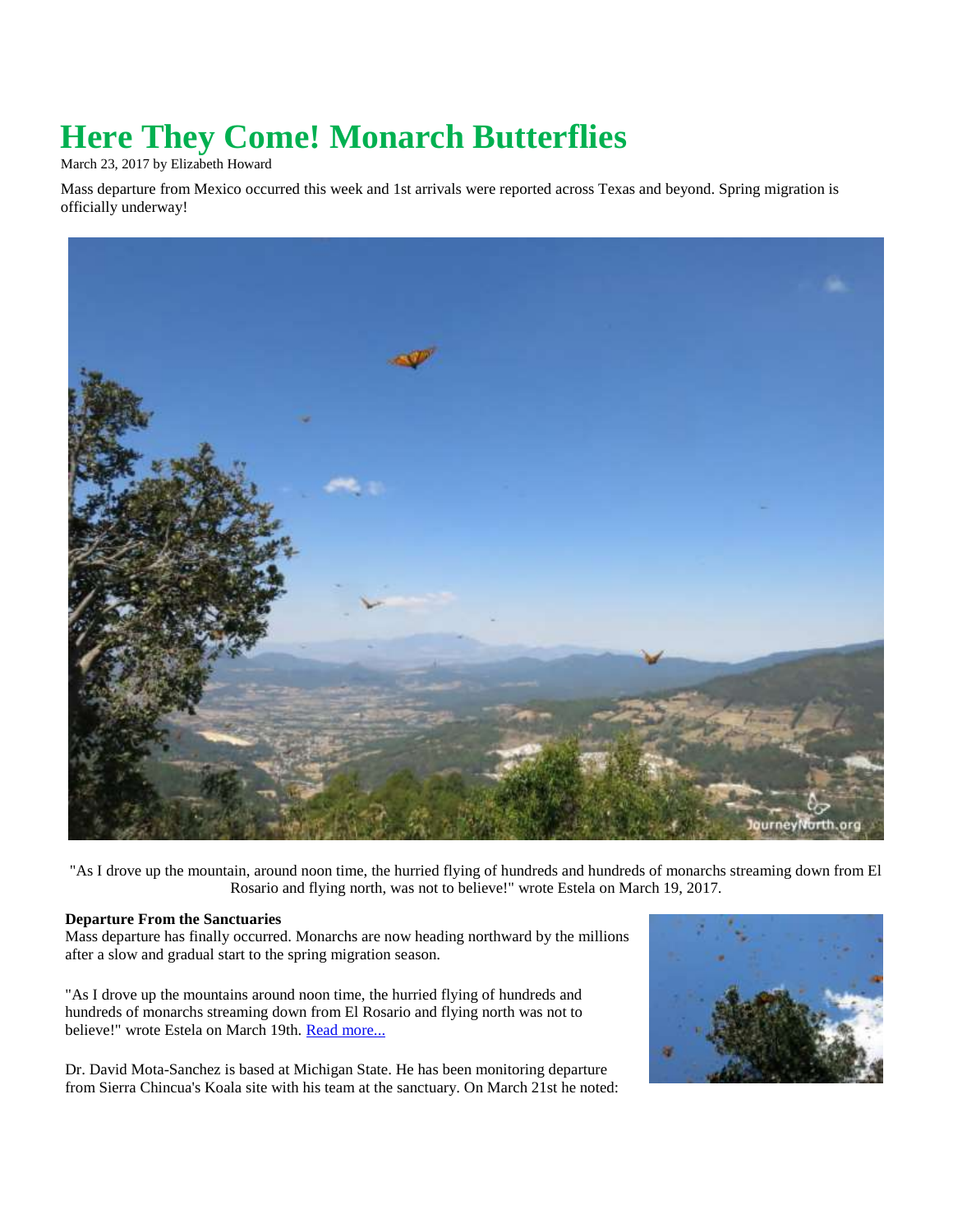"By this afternoon more than 99% of the biggest colony located in Koala at Sierra Chincua had migrated."

#### **Flying Northward**

On March 21st, Ellen Sharp encountered a cloud of monarchs flying straight north on the highway near the Piedra Herrada Sanctuary:

"...we ran smack dab into a cloud of migrating monarchs. We slowed down, put on our blinkers, and started counting: we spotted at least 100 butterflies between 10:11 and 10:16 am. While some were flying high, others darted dangerously low across the road way."

#### **Entering and Crossing Texas**

It has been an amazing week for the monarchs! The migration's leading edge entered *and crossed* Texas. The northernmost butterflies have already reached Oklahoma. Strong and steady [south winds](http://www.learner.org/jnorth/images/graphics/weather/2017/wind031617.gif) across the region carried the monarchs swiftly. After a slow start they are now making up for lost time.

#### Letter from Estela [El Rosario](http://www.learner.org/jnorth/monarch/spring2017/08/romero_rosario_032317.html) | [Chincua](http://www.learner.org/jnorth/monarch/spring2017/08/romero_chincua_032317.html)



[Departing from Chincua](http://www.learner.org/jnorth/monarch/spring2017/08/mota_sanchez_032317.html)



Resting in Guanajuato

## ------------------------------------------------------------------------------------------------------------------------------- **CONSERVATION NEWS - INTERNATIONAL**

[ENERGY/ENVIRONMENT](http://www.csmonitor.com/Environment) **[FIRST LOOK](http://www.csmonitor.com/csmlists/special/first-look)**

#### **Decades after extinction declaration, hunt for Tasmanian tiger resumes**

There have been many reported sightings, but one, in particular, was enough to get scientists to begin the search for a creature thought to have gone extinct in 1936.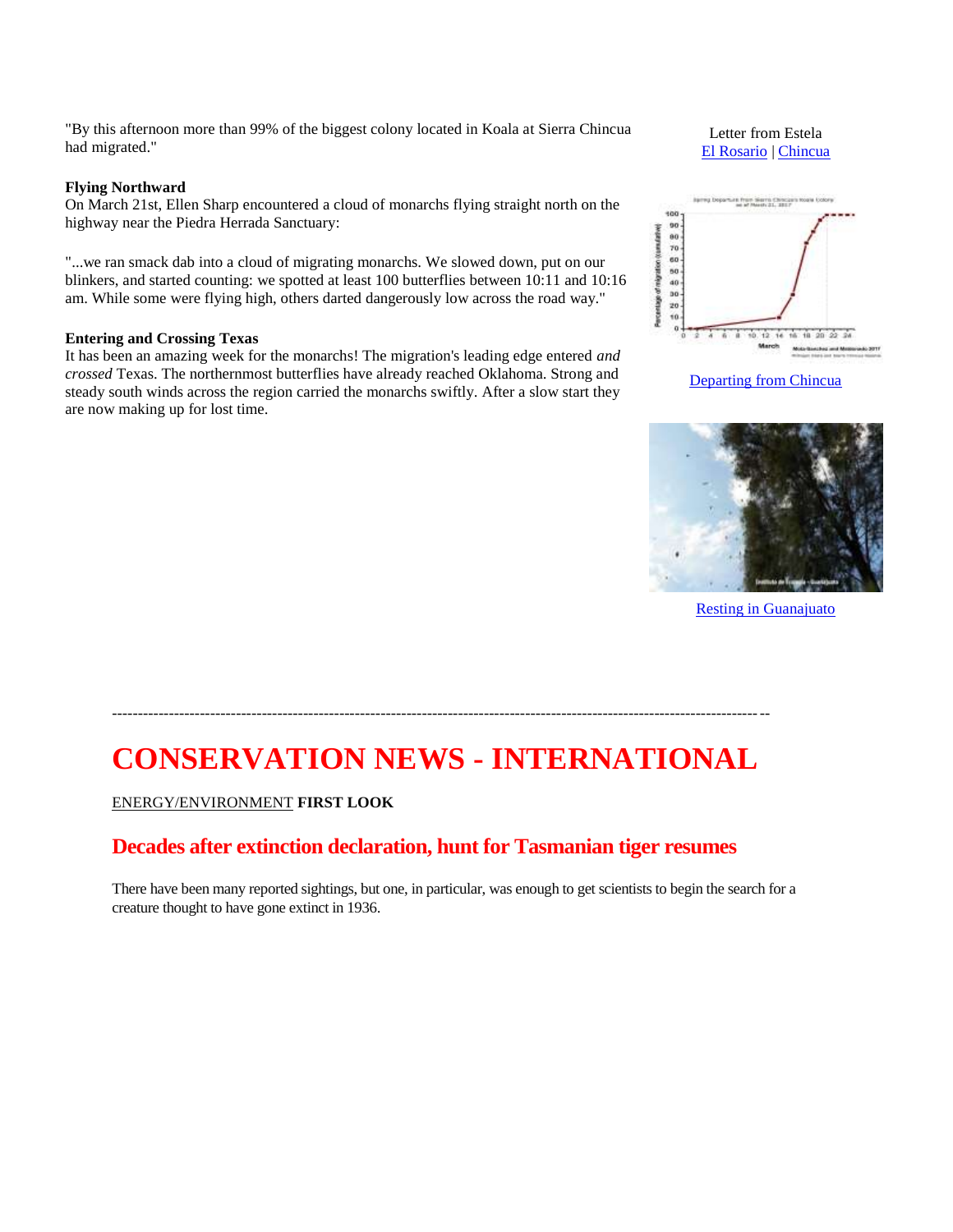

Robert Harbison/The Christian Science Monitor/File | **[Caption](http://www.csmonitor.com/Environment/2017/0331/Decades-after-extinction-declaration-hunt-for-Tasmanian-tiger-resumes)**



**[Josh Kenworthy](http://www.csmonitor.com/About/People/Josh-Kenworthy)** EqualEd Fellow

 $\bullet$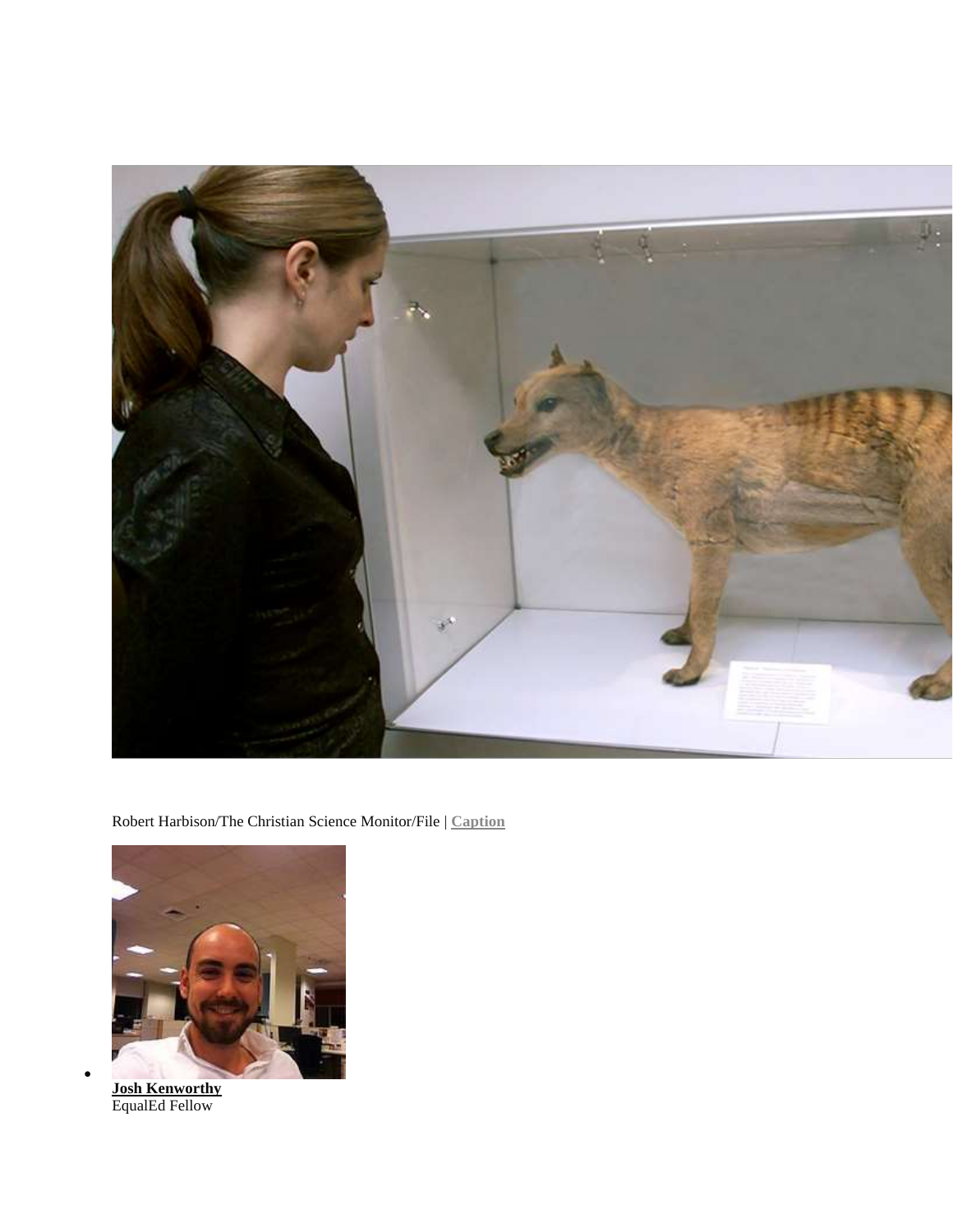**MARCH 31, 2017** —The Tasmanian tiger is a creature of legend. The only confirmed sightings since the last one held in captivity died in Australia's Hobart Zoo in 1936 are stuffed ones, aging photographs, or depictions on beer bottles.

But ever since, reported sightings, ranging from the plausible to ones that sound like a video of a flying Frisbee being declared a UFO, have piqued the interest of scientists.

Many who are certain they've spotted the small, dog-like form of the carnivorous marsupial with distinctive black stripes on its hindquarters have only told trusted friends for fear it would draw people to hunt the creatures.

But recently, a team of scientists from James Cook University in Queensland decided to launch a new study after a journalist encouraged Bill Laurance, one of lead researchers to take seriously an account by Brian Hobbs, a former tourism operator in Far North Queensland.

To conduct the study Professor Laurance and his colleague Sandra Bell will deploy 50 camera traps on Cape York, a rangy and remote peninsula in the country's northeast.



### **[14 animals declared extinct in the 21st century](http://www.csmonitor.com/Science/2015/1022/14-animals-declared-extinct-in-the-21st-century/Pinta-Island-Tortoise-Chelonoidis-abingdoni-2012)**

"Laurance said Mr. Hobbs account stood out as being ['fair dinkum'](http://www.tourism.australia.com/documents/AussieDictionary.pdf) and was clearly not fictitious," [Australia's ABC](http://www.abc.net.au/news/2017-03-24/tasmanian-tiger-sightings-spark-scientific-study/8383884)  [news reported.](http://www.abc.net.au/news/2017-03-24/tasmanian-tiger-sightings-spark-scientific-study/8383884)

"He was quite detailed in terms of his descriptions of eye shines and aspects of the body pattern and movements," Laurance told the ABC. "All stuff that we were able to go back and cross-reference against other accounts."

The Tasmanian Tiger, also known as *Thylacinus cynocephalus or* thylacine, were once common in Tasmania and on the Australian mainland. But that was more than 100 years ago before a big Tasmanian land company offered a bounty to kill the tigers because they were hunting newly introduced sheep. The state later introduced its own bounty between 1888 and 1909 and eventually paid out more than 2,000 rewards, [according to NPR.](http://www.npr.org/sections/thetwo-way/2017/03/30/522091683/back-from-the-dead-reported-sightings-fuel-hope-for-return-of-tasmanian-tigers)

The scientists said Hobbs description, although from a camping trip in 1983, corroborates with many other accounts since and was particularly noteworthy because of its detail and because the behavior he described was inconsistent with other dog-like mammals in the region. The ABC offered [excerpts from his account](http://www.abc.net.au/news/2017-03-17/could-thylacines-be-living-in-the-wilds-of-queenslands-cape-york/8362904) earlier this month:

"I hopped out of bed and put her [his dog] on a short leash, grabbed a spotlight and started to look around the camp towards the ravine area where I'd been walking the dog previously," he said.

" 'All of a sudden I had these sets of red eyes looking at me and there was a male, a female and two pups – I got within 20 metres of them.' "...

" 'These animals, I've never seen anything like them before in my life,' he said.

" 'They were dog-shaped – I had a shepherd with me so I certainly know what dogs are about – and in the spotlight I could see they were tan in color and they had stripes on their sides."

Still, the scientists say the likelihood their camera traps will spot one of these creatures is remote, but with concern about other animal populations on the peninsula declining, Dr. Bell says time is of the essence.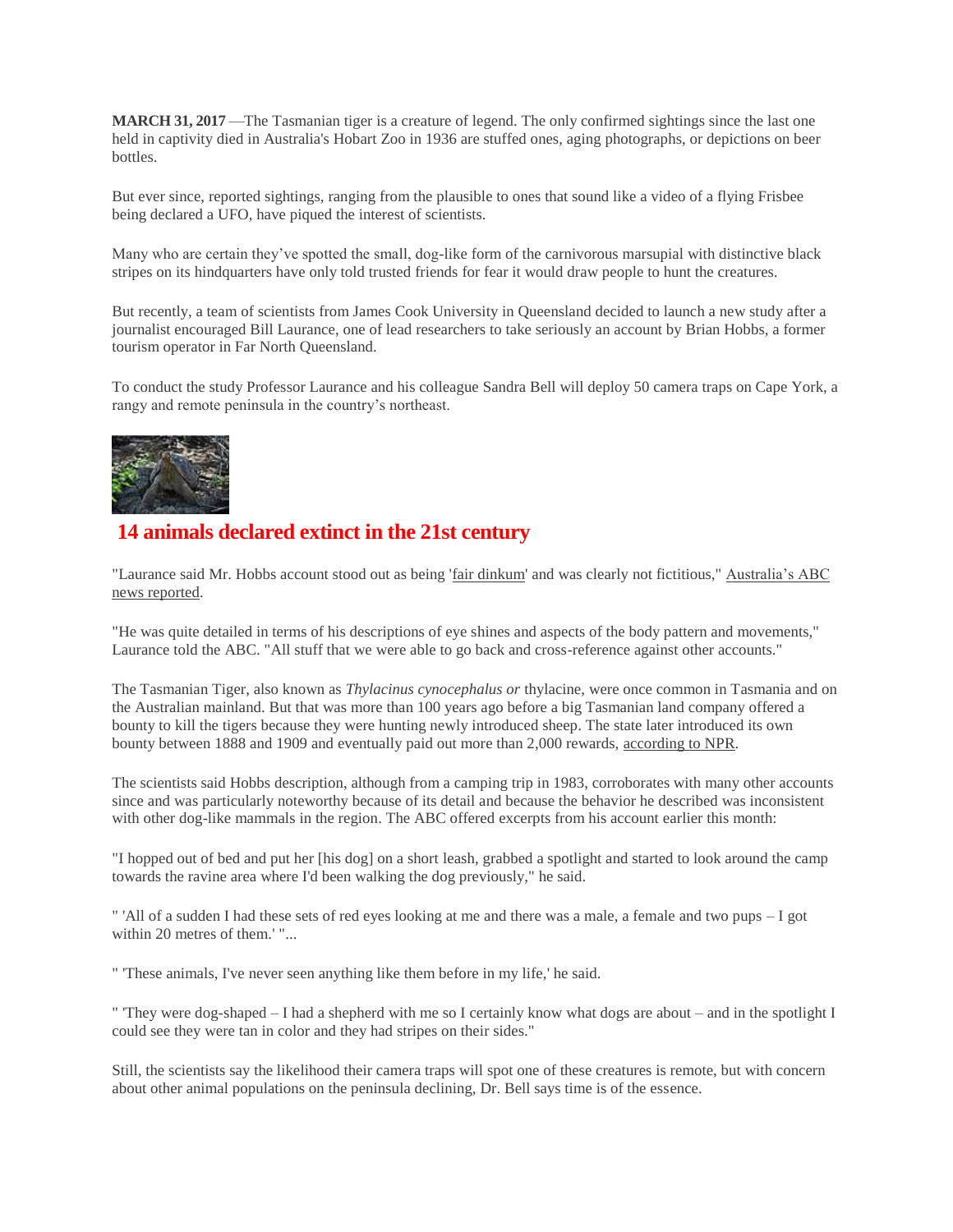"It's really important to get all the facts together and there are a lot of different things we need to be sure of before we spend the resources to actually go out look for something," she told the ABC.

"We have had declines in our mammals all through Cape York and through Australia, so my concern is that if we leave it too much longer to just go and have a look then we could actually miss out on seeing something."

-------------------------------------------------------------------------------------------------------------------------------

## **Weather and Songbird Migration: March 15, 2017**

[By Dr. David Aborn](http://www.learner.org/jnorth/jn_aborn.html)

Winter returned with a vengeance!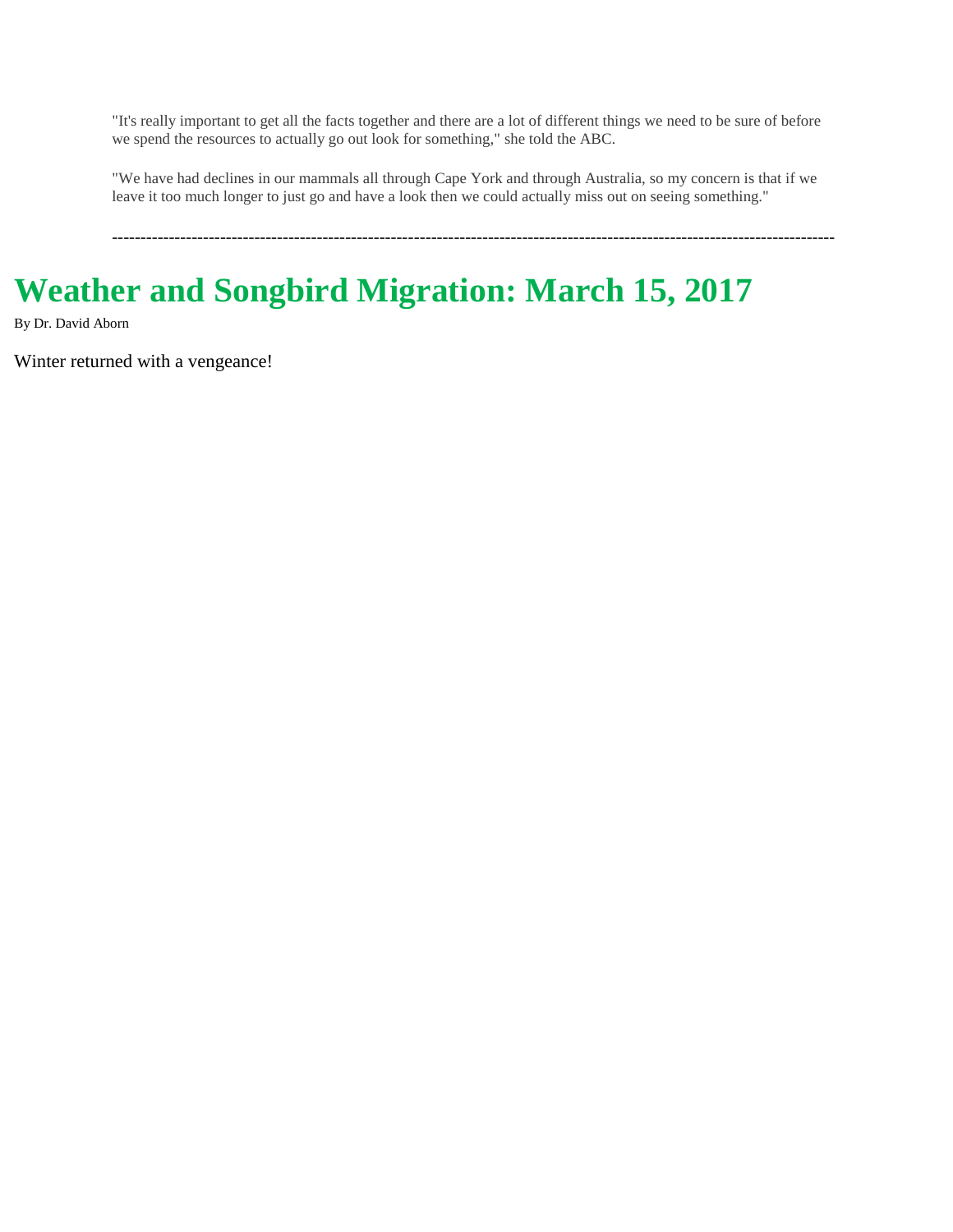

[Blue-gray gnatcatcher](http://www.learner.org/jnorth/weather/aborn/spring2017/caption_031517_1.html) Laura Erickson



[Blue-headed vireo](http://www.learner.org/jnorth/weather/aborn/spring2017/caption_031517_3.html) Laura Erickson



[Hooded oriole](http://www.learner.org/jnorth/weather/aborn/spring2017/caption_031517_2.html) Linda Tanner/CC BY-NC-ND 2.0

### **Journey North,**

#### **March Madness?**

While we may have set our clocks forward this weekend, I think we apparently set the season backward! When the sports channels started talking about March Madness, I don't think this is what they had in mind! It is definitely more like January than March, and it will definitely affect bird migration.

#### **Many Migrants, Many Places**

Many of the early migrants started arriving in many places last week. Many of the various swallow species, Black-and-white-Warblers, Blue-gray Gnatcatchers, and Ruby-throated Hummingbirds showed up in Georgia, while in Texas, the first Yellow-throated Vireos, Northern Parulas, Purple Martins, and Ruby-throated Hummingbirds were seen. Here in Chattanooga, all the swallows have arrived, along with the first Blue-headed Vireo. Also, I just returned from taking my ornithology class (ornithology is the study of birds) down to the South Carolina coast for a few days, to see birds they might not see here, and we saw our first Blue-gray Gnatcatchers.

Out west, southerly winds helped bring in many new arrivals, including Bell's Vireos, Plumbeous Vireos, Lucy's Warblers, Rufus Hummingbirds, and Black-chinned Hummingbirds. In southern California, the first Hooded Oriole was seen, along with hundreds of Swainson's Hawks.

#### **But Winter Wouldn't Let Go!**

Then winter returned with a vengeance! The storms in the south and blizzards in the Midwest and east meant all those birds couldn't go anywhere. There are no reports of migrants north of the Carolinas in the east, Oklahoma in the Midwest, or Arizona in the west. If you look at the weather map, you can see that the cold front has moved off the east coast, taking the rain and snow with it, but there is a large area of high pressure bringing down lots of cold north winds to the eastern half of the country. Temperatures were near or below freezing all the way down to Florida (it was 24 here!). All those migrants need to just bundle up and stay put for a few days, because they have some strong headwinds.

#### **Better Weather On the Way**

In the western part of the country it is a different story. That high pressure area has moved far enough east that migrants now have a tail wind, which means the birds that are already here can continue their journey north, and new groups can start arriving from the tropics. They won't have very long, however. If you look at the map, there is another front coming in off of the Pacific, bringing rain to the northwest.

In the next couple of days, conditions in the east and west will reverse; the high pressure will have moved far enough east that the winds will shift to the south, making for good flying weather, while the west will be shut down by rain, snow, and north winds. Over the weekend, it will flip-flop again, with good weather in the west and poor weather in the east.

#### **Things Will Pick Up As March Ends**

As you can see, March can be very changeable. As we head toward the end of March migration will really start to pick up, so knowing how to interpret the weather patterns will help you predict where there might be a lot of birds! Take care,

 **David Aborn** North Chickamauga Creek Conservancy Chattanooga, TN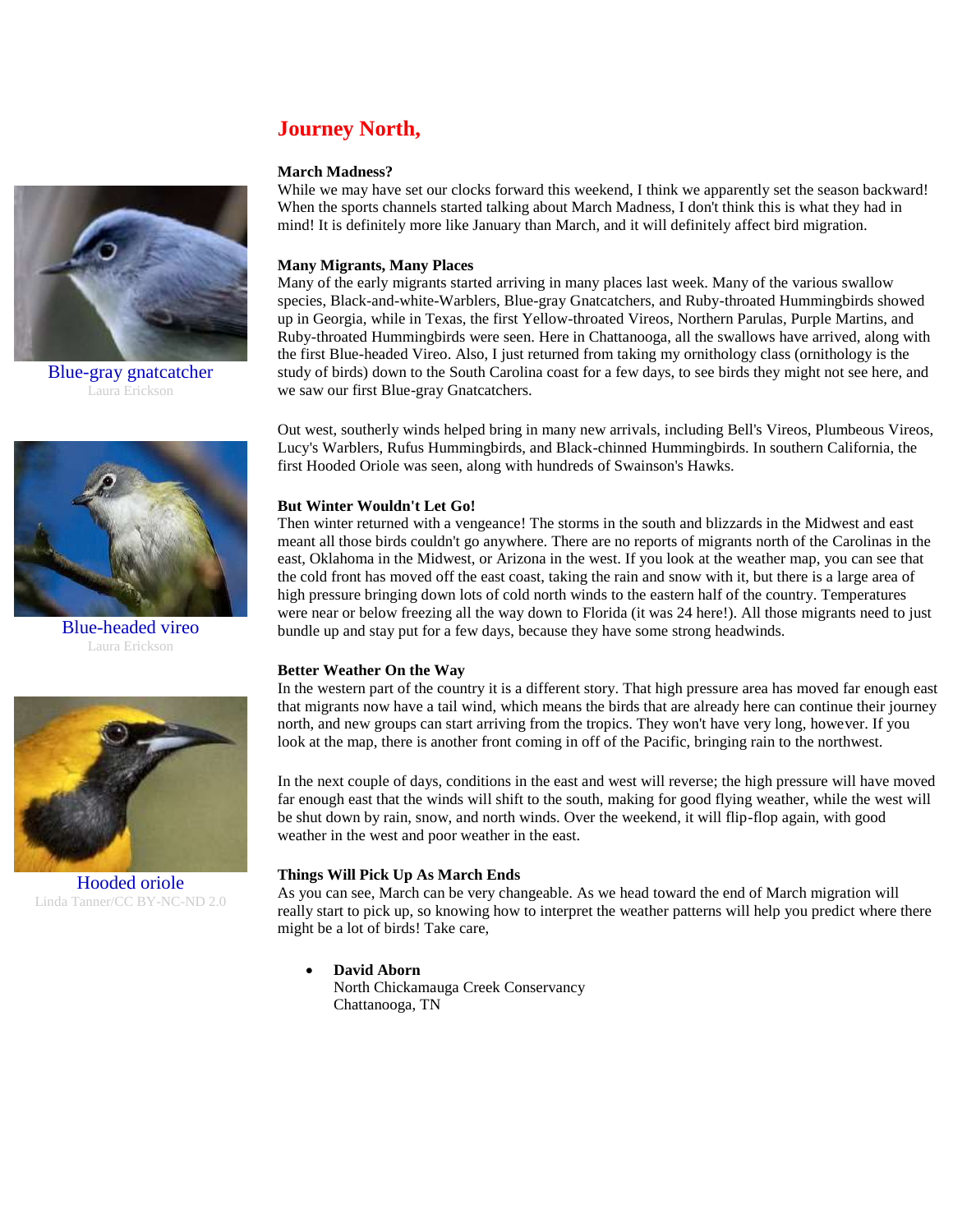## **CONSERVATION NEWS**

# Environment minister Catherine McKenna needs to step up to protect the Great Lakes

------------------------------------------------------------------------------------------------------------------------------------------------------------

March 19, 2017 - 9:24am



*Scott Pruitt*

*Catherine McKenna,* 

US President Donald Trump appointed Scott Pruitt to head the Environmental Protection Agency -- and he is no friend of the environment or the Great Lakes.

CNBC reports, "Democrats and environmentalists opposed Pruitt's nomination to lead the EPA due to his close relationship with fossil fuel companies and his history of casting doubt on climate change. Conservatives and the energy industry have cheered his efforts to push back on what they view as over-regulation under President Barack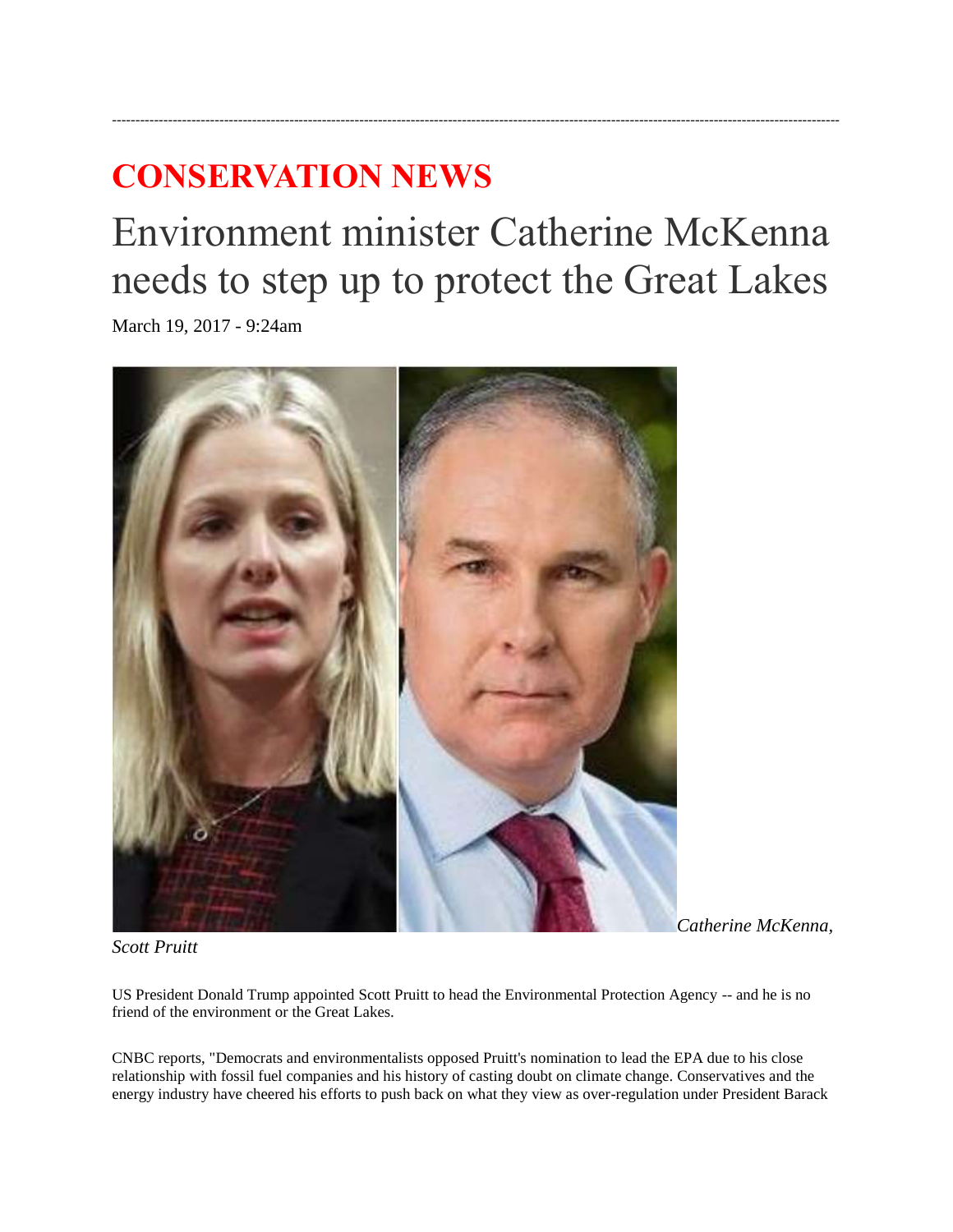Obama. Pruitt previously served as Oklahoma attorney general, where he rose to prominence as a leader in coordinated efforts by Republican attorneys general to challenge Obama's regulatory agenda. He sued or took part in legal actions against the EPA 14 times."

In addition, The New York Times has noted, "Pruitt has harshly criticized the role of the federal agency, saying much of its authority should be dissolved and left to the states. Mr. Pruitt's legal views on environmental protection broadly, and the role of the EPA specifically, appear to line up with Mr. Trump's campaign claim that 'Environmental Protection, what they do is a disgrace'."

That article also highlighted, "Over 700 former EPA employees signed a letter to senators opposing his confirmation."

Nicole Cantello, a lawyer at the EPA whose work focused on the Great Lakes, says, "I'm afraid all the work I've done will be abandoned."

On March 16, Trump announced a budget that would cut \$2.6 billion in funding from the EPA in 2018, including cutting one-fifth of the budget for the enforcement of the EPA's clean air and water laws, the cutting of one in five EPA employees, and eliminating large-scale clean-up initiatives for the Great Lakes.

Canadian environment minister Catherine McKenna met with Pruitt just after that budget announcement.

Contrary to all evidence, McKenna has commented, "I was pretty clear on how important continued investment by Canada and the U.S. is to the health of the Great Lakes, and I think he gets it. I think he understands the importance of the Great Lakes to the region and to the economy."

Nothing could be further from the truth.

Given the Trudeau government has decided not to strongly denounce the funding cut to Great Lakes (a shared source of drinking water for 45 million Americans and Canadians) and has placed an emphasis on being amicable with the Trump administration -- from the North American Free Trade Agreement to asylum seekers crossing into Canada fearful of Trump's anti-immigration statements to possibly joining Trump's "state of the art" multi-billion Star Wars missile defence plan -- one hope is that the Trudeau government will do more themselves to protect the Great Lakes.

The Trudeau government has two imminent opportunities to do so:

**1**- Implement a comprehensive action plan to protect the Great Lakes (cost: \$500 million in year one and \$950 million a year in each of the following four years). Water campaigner Emma Lui has noted that the Trudeau government's Budget 2016 allocated just \$3.1 million to improve nearshore water and to address phosphorous pollution in Lake Erie. The federal government will table its budget on March 22, World Water Day.

**2**- Oppose the controversial plan to bury 200,000 cubic metres of low- and intermediate-level radioactive waste near Lake Huron. The Canadian Environmental Assessment Agency is currently reviewing the proposal and is expected to make recommendations to McKenna in the fall (September-October 2017). To call on McKenna to reject the nuclear dump on Lake Huron.

Source: [Brent Patterson's blog](http://canadians.org/blogs/brent-patterson)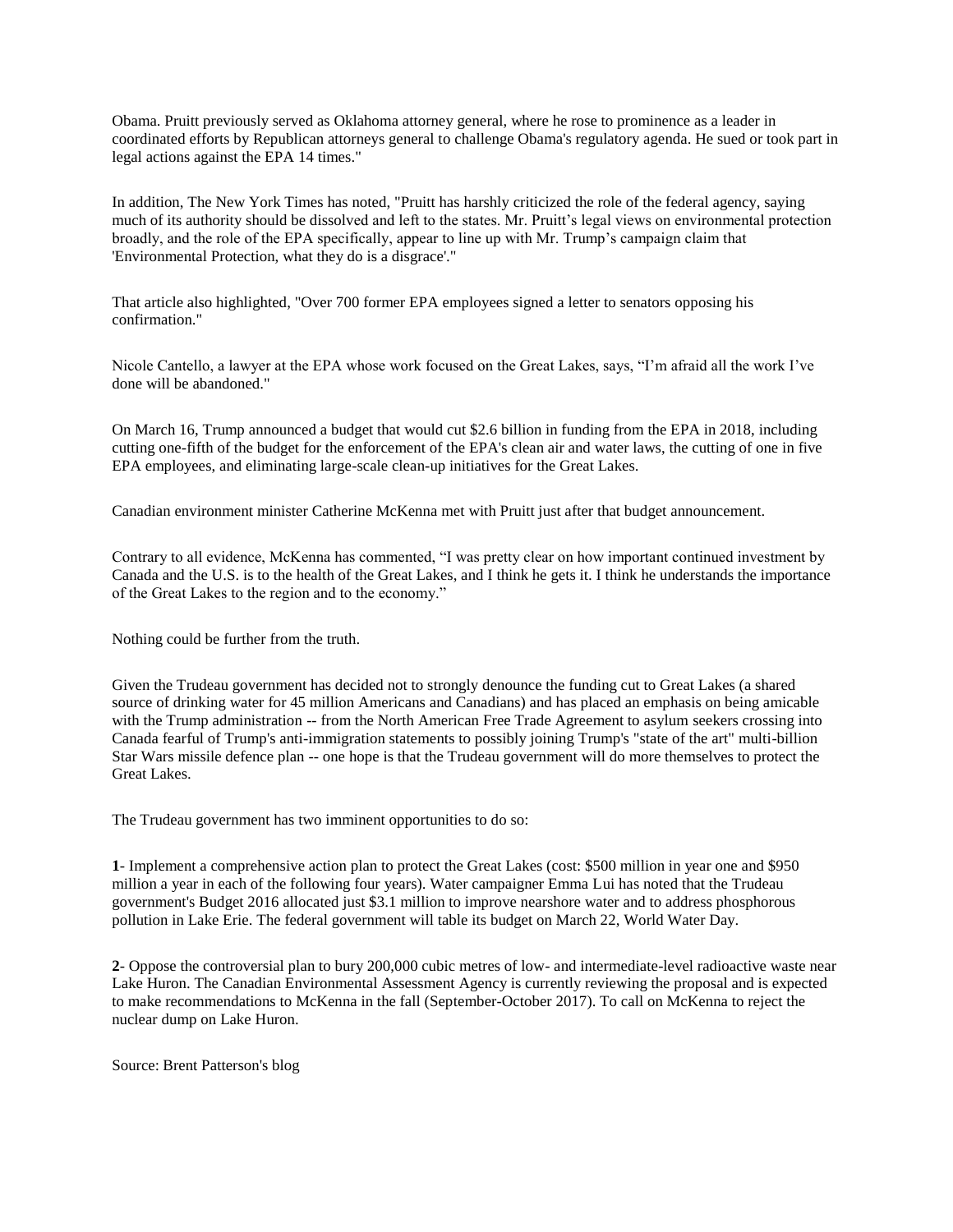#### **2 0 1 7 - 0 3 - 0 7**

## **Big News! We're Suing.**



**Valerie Strain** Buckhorn, Canada



MAR 5, 2017 — Since our dog George was killed by a trap on a public snowmobile trail, more than 80,000 people have signed our petition asking for much-needed changes to Ontario's outdated laws about trapping.

--------------------------------------------------------------------------------------------------------------------------------------------

We asked for some common-sense changes to the legislation: things like minimum setbacks and warning signs at the head of public trails. Unfortunately the Ministry of Natural Resources and Forestry (MNRF) will not address the problem and seem more concerned about "spinning" their position than trying to end pet deaths. They acknowledge that an "acceptable" (to them) number of pets die each year but they don't actually have any data. Ontario lags behind other jurisdictions that have already dealt with this issue, Manitoba for example.

Here are the facts:

• every year, dogs and cats die in kill-traps set in public spaces

• traps and snares are allowed on public snowmobile trails, beside municipal roadways, on Crown Land, on your neighbour's private property and in the provincial park where you camp and hike

• the MNRF leaves it up to individual trappers to use "reasonable precautions" despite the overwhelming evidence that this is not working

• the rules are outdated and it is only a matter of time before a child gets hurt

So we are suing. We have hired Gartner & Associates to prepare an Application that compels the MNRF to review and update their trapping policies.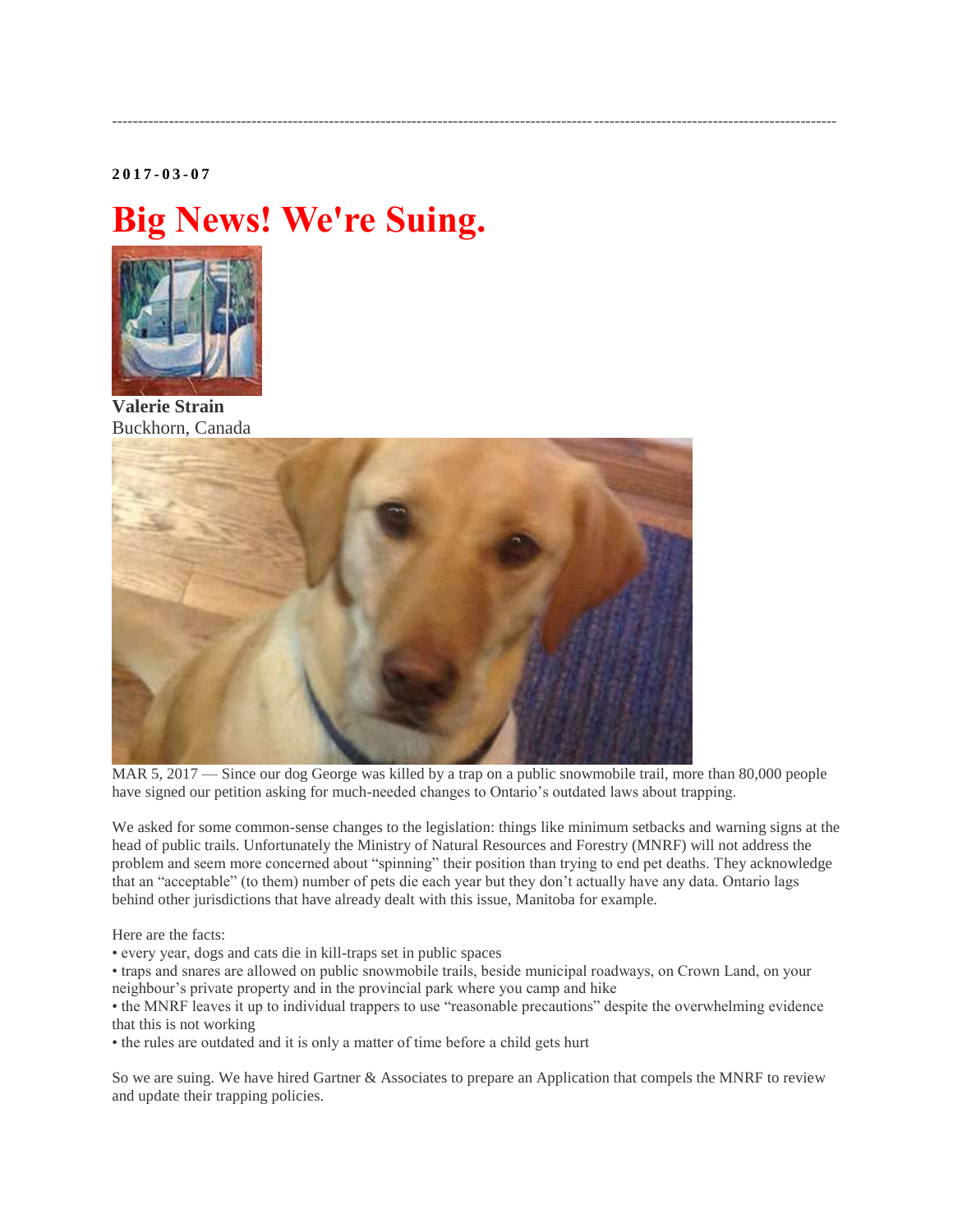Our campaign has widespread support from the public and we appreciate everything that our supporters have done to spread the message. You are the reason we keep working towards our goal and your continuing support reassures us that we are on the right track.

If you have had a similar incident happen to you, please contact our lawyer Suzana Gartner at [sgartner@animallawyers.ca](mailto:sgartner@animallawyers.ca)

[www.notrapsontrails.org](http://www.notrapsontrails.org/)

## **Tell Tim Hortons to make a bigger impact on reducing WASTE**

---------------------------------------------------------------------------------------------------------------------



[Jennifer Moulton](https://www.change.org/u/321579335) Lucan, Canada